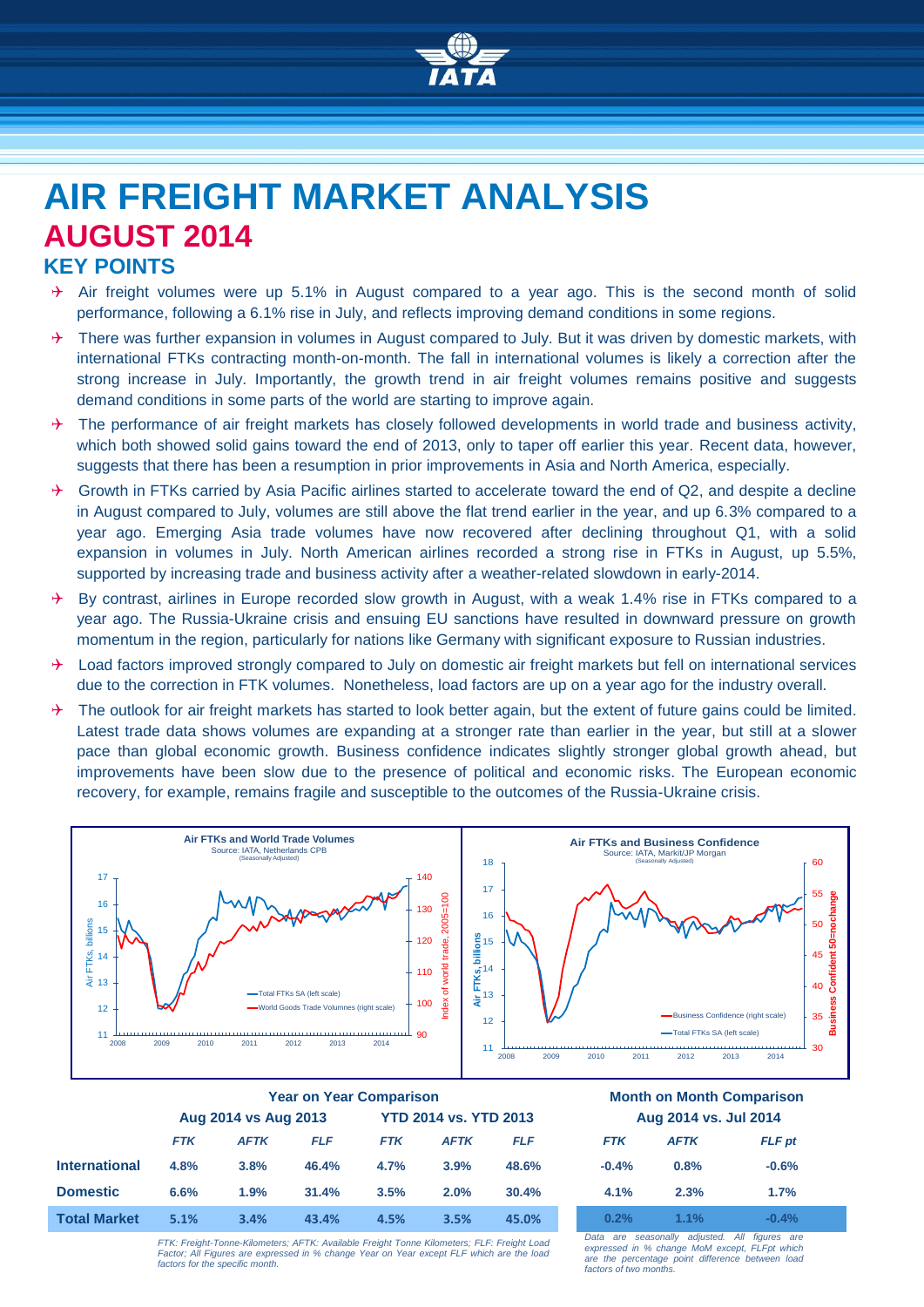#### **Air Freight Market Analysis August 2014**



- $\rightarrow$  Growth in FTKs carried by Asia Pacific airlines started to accelerate during recent months, and despite a decline in August compared to July, volumes are still above the flat trend earlier in the year, and up 6.3% compared to a year ago. Demand for freight on Asia Pacific carriers has been supported by trade developments - emerging Asia trade volumes have now recovered after declining throughout Q1, with a solid expansion in volumes in June and July. The Chinese economy has slowed compared to double-digit rates of expansion during previous years, but government stimulus earlier this year has helped manage the transition onto a slower growth path. In fact, recent results of purchasing manager surveys (Markit) indicate gains in business activity in the manufacturing sector and a notable rise in export orders. This should help sustain positive trade momentum in the region, which in turn ought to continue driving demand for air freight services on local carriers.
- $\rightarrow$  African airlines recorded the strongest rise in FTKs in August, up 9.2% year-on-year. Latest trade data for Africa shows a rise in volumes, which could in part explain the strong increase in FTKs in August compared to a year ago. There is also the issue of high volatility in volumes for this region, which could cause some distortions in the monthly figures. This is the second consecutive month of strong growth, but given the slowdown in major economies like South Africa this year, it is too early to conclude there is acceleration in the growth trend.
- $\rightarrow$  FTKs carried by Middle Eastern airlines increased 7.8% in August year-on-year. Airlines in the region are capturing opportunities for growth by introducing services to regions of strong and developing trade activity, including Africa and Central America. They are also increasing service offerings for important commodities like perishables, and linking markets in Asia Pacific with produces in Africa, for example.
- $\rightarrow$  Air freight carried by North American airlines increased by a solid 5.5% in August compared to a year ago. The first quarter had seen weakness in trade volumes, impacted by severe weather conditions. Latest data show a rebound in trade volumes and underlying growth trends in business activity are positive, which should provide some support for stronger growth in trade and air freight demand ahead.
- $\rightarrow$  By contrast, airlines in Europe recorded slow growth in August, with a weak 1.4% rise in FTKs compared to a year ago. The Russia-Ukraine crisis and ensuing EU sanctions have resulted in downward pressure on growth momentum in the region, particularly for nations like Germany with significant exposure to Russian industries. Latest trade data, however, show that there has been some pick-up in Eurozone imports and exports. If the momentum continues, it could alleviate some of the demand weakness in air freight markets.
- $\rightarrow$  Airlines in Latin America recorded the weakest increase of just a 1.1% rise in air freight volumes in August yearon-year. Declines in regional trade volumes earlier in the year and continued weakness in economies like Brazil have restricted growth in air freight so far this year. There are signs, however, that prior weakness in regional trade growth is stabilizing. There is little to suggest a strong moderate pick-up in trade activity, although economic activity within the Eurozone continues to deteriorate.